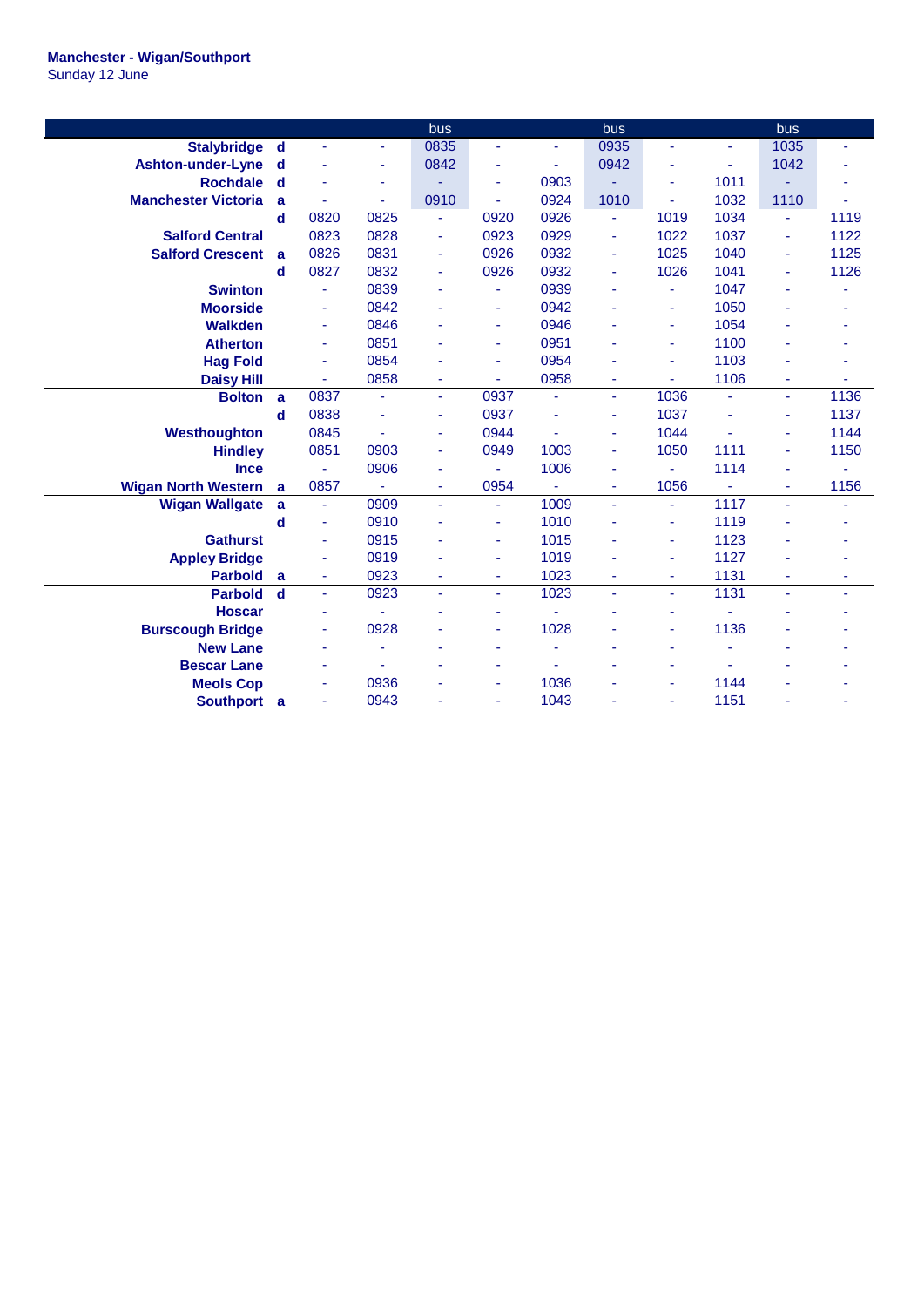|                            |             |      | bus                      |                |                | bus  |                |                          | bus            |      |                |
|----------------------------|-------------|------|--------------------------|----------------|----------------|------|----------------|--------------------------|----------------|------|----------------|
| <b>Stalybridge</b>         | d           | ä,   | 1135                     | ÷              | ÷              | 1235 | ä,             | ٠                        | 1335           | ٠    | ٠              |
| <b>Ashton-under-Lyne</b>   | $\mathbf d$ | Ξ    | 1142                     |                | ٠              | 1242 | ä,             | ä,                       | 1342           | ÷    |                |
| <b>Rochdale</b>            | $\mathbf d$ | 1111 | ٠                        | ÷              | 1211           |      | ä,             | 1311                     |                | ä,   | 1411           |
| <b>Manchester Victoria</b> | a           | 1132 | 1210                     |                | 1232           | 1310 | ä,             | 1332                     | 1410           |      | 1432           |
|                            | $\mathbf d$ | 1134 | $\blacksquare$           | 1219           | 1234           | ٠    | 1319           | 1334                     | ٠              | 1420 | 1434           |
| <b>Salford Central</b>     |             | 1137 | $\blacksquare$           | 1222           | 1237           | ٠    | 1322           | 1337                     | ٠              | 1423 | 1437           |
| <b>Salford Crescent</b>    | a           | 1140 | ٠                        | 1225           | 1240           | ٠    | 1325           | 1340                     | ٠              | 1426 | 1440           |
|                            | d           | 1141 | $\blacksquare$           | 1226           | 1241           | ٠    | 1326           | 1341                     | ٠              | 1427 | 1441           |
| <b>Swinton</b>             |             | 1147 | $\omega$                 | ÷.             | 1247           | Ξ    | $\blacksquare$ | 1347                     | a.             | ÷.   | 1447           |
| <b>Moorside</b>            |             | 1150 | ä,                       | ÷              | 1250           | ٠    | ä,             | 1350                     |                | ٠    | 1450           |
| <b>Walkden</b>             |             | 1154 | ÷                        | $\omega$       | 1254           | ÷    | ä,             | 1354                     |                | ٠    | 1454           |
| <b>Atherton</b>            |             | 1200 | ä,                       | $\blacksquare$ | 1300           |      | ä,             | 1400                     |                | ä,   | 1500           |
| <b>Hag Fold</b>            |             | 1203 | ä,                       | ٠              | 1303           | ۰    | ä,             | 1403                     |                | ٠    | 1503           |
| <b>Daisy Hill</b>          |             | 1206 | ä,                       | ÷              | 1306           | ٠    | ä,             | 1406                     |                | ä,   | 1506           |
| <b>Bolton</b>              | a           | ä,   | $\blacksquare$           | 1236           | $\blacksquare$ | ÷    | 1336           | $\overline{\phantom{a}}$ | $\sim$         | 1437 | ٠              |
|                            | d           |      | $\overline{\phantom{a}}$ | 1237           |                | ٠    | 1337           | ä,                       | ٠              | 1438 |                |
| Westhoughton               |             |      | ÷                        | 1244           | ä,             | ٠    | 1344           | ä,                       | ٠              | 1445 | $\blacksquare$ |
| <b>Hindley</b>             |             | 1211 | ٠                        | 1250           | 1311           | ٠    | 1350           | 1411                     | ٠              | 1451 | 1511           |
| <b>Ince</b>                |             | 1214 | ÷                        | ÷.             | 1314           | ۰    | ä,             | 1414                     |                | ä,   | 1514           |
| <b>Wigan North Western</b> | a           | ÷    | $\blacksquare$           | 1256           | ÷              | ٠    | 1356           | ÷                        | ٠              | 1457 |                |
| <b>Wigan Wallgate</b>      | a           | 1217 | $\blacksquare$           | ÷.             | 1317           | Ξ    | ä,             | 1417                     | ÷.             | ÷.   | 1517           |
|                            | $\mathbf d$ | 1219 |                          | $\blacksquare$ | 1319           | ÷    | ä,             | 1419                     |                | ä,   | 1519           |
| <b>Gathurst</b>            |             | 1223 |                          | $\blacksquare$ | 1323           |      | ä,             | 1423                     |                | ٠    | 1523           |
| <b>Appley Bridge</b>       |             | 1227 |                          |                | 1327           |      | ä,             | 1427                     |                | ٠    | 1527           |
| <b>Parbold</b>             | a           | 1231 | ٠                        | ÷              | 1331           | ٠    | ä,             | 1431                     | $\blacksquare$ | ٠    | 1531           |
| <b>Parbold</b>             | $\mathbf d$ | 1231 | ÷.                       | ÷.             | 1331           | ÷.   | ÷.             | 1431                     | $\blacksquare$ | ä,   | 1531           |
| <b>Hoscar</b>              |             | ä,   |                          |                |                |      | ä,             | ٠                        |                |      | ÷              |
| <b>Burscough Bridge</b>    |             | 1236 |                          |                | 1336           |      | ä,             | 1436                     |                |      | 1536           |
| <b>New Lane</b>            |             |      |                          |                |                |      | ä,             |                          |                |      | ٠              |
| <b>Bescar Lane</b>         |             |      |                          |                | ٠              |      | ä,             | ٠                        |                |      |                |
| <b>Meols Cop</b>           |             | 1244 |                          |                | 1344           |      | ä,             | 1444                     |                |      | 1544           |
| Southport a                |             | 1251 |                          |                | 1351           |      | ä,             | 1451                     |                |      | 1551           |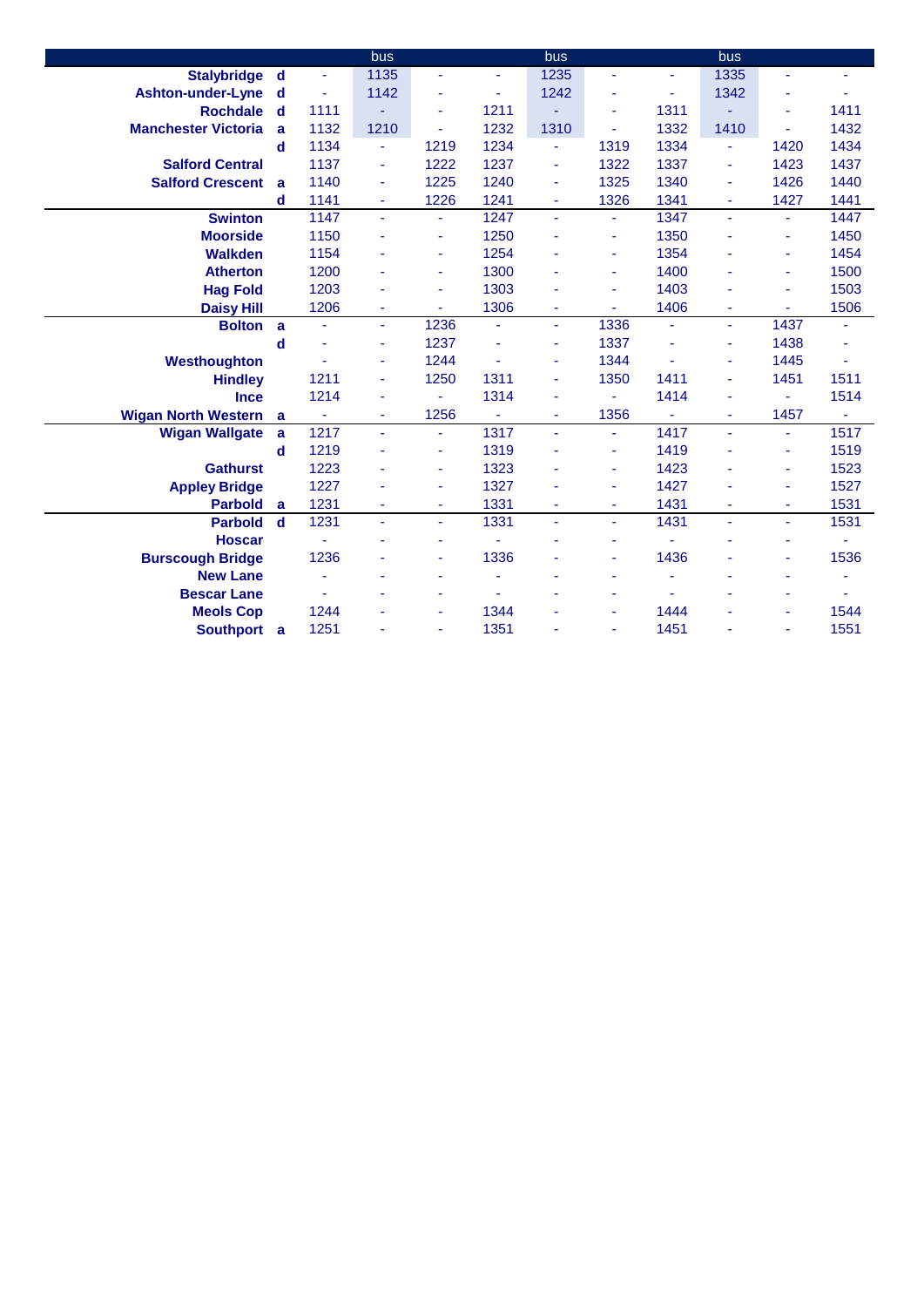|                            |             | bus  |                          |      | bus  |      |      | bus  |      |                | bus  |
|----------------------------|-------------|------|--------------------------|------|------|------|------|------|------|----------------|------|
| <b>Stalybridge</b>         | d           | 1435 | ä,                       |      | 1535 | ä,   | ä,   | 1635 |      | ä,             | 1735 |
| <b>Ashton-under-Lyne</b>   | d           | 1442 | ٠                        | ٠    | 1542 | ٠    | ٠    | 1642 |      | ÷              | 1742 |
| <b>Rochdale</b>            | $\mathbf d$ |      | ÷                        | 1511 | ٠    | ä,   | 1611 |      | ÷    | 1711           | ٠    |
| <b>Manchester Victoria</b> | a           | 1510 | $\blacksquare$           | 1533 | 1610 |      | 1632 | 1710 | ٠    | 1732           | 1810 |
|                            | $\mathbf d$ | ٠    | 1520                     | 1535 | ä,   | 1620 | 1634 | ÷    | 1720 | 1734           |      |
| <b>Salford Central</b>     |             | ä,   | 1523                     | 1538 | ÷    | 1623 | 1637 | ٠    | 1723 | 1737           |      |
| <b>Salford Crescent</b>    | a           | ä,   | 1526                     | 1541 | ä,   | 1626 | 1640 | ÷    | 1726 | 1740           |      |
|                            | d           | ٠    | 1527                     | 1541 | ä,   | 1627 | 1641 | ٠    | 1727 | 1741           |      |
| <b>Swinton</b>             |             | ÷    | $\blacksquare$           | 1548 | ÷.   | ÷    | 1647 | ÷,   | ÷    | 1747           | ÷    |
| <b>Moorside</b>            |             |      | ÷                        | 1551 |      | ٠    | 1650 |      | ٠    | 1750           |      |
| <b>Walkden</b>             |             |      | ÷                        | 1555 |      | ٠    | 1654 |      | ÷    | 1754           |      |
| <b>Atherton</b>            |             |      | $\blacksquare$           | 1600 |      | ÷    | 1700 |      | ٠    | 1800           |      |
| <b>Hag Fold</b>            |             |      | $\overline{\phantom{a}}$ | 1603 | ä    | ÷    | 1703 |      | ٠    | 1803           |      |
| <b>Daisy Hill</b>          |             | ä,   | ÷                        | 1606 | ä,   | ٠    | 1706 | ÷    | ٠    | 1806           | ÷    |
| <b>Bolton</b>              | a           | ä,   | 1537                     | ÷    | ä,   | 1637 | ä,   | ä,   | 1737 | ä,             | ٠    |
|                            | $\mathbf d$ | ä,   | 1538                     |      | ä,   | 1638 |      | ÷    | 1738 |                |      |
| Westhoughton               |             | Ξ    | 1545                     |      | ÷    | 1645 |      | ä,   | 1745 | ä,             |      |
| <b>Hindley</b>             |             | ä,   | 1551                     | 1611 | ÷    | 1651 | 1711 | ÷    | 1751 | 1811           |      |
| <b>Ince</b>                |             | ä,   | ÷                        | 1614 | ä    | ٠    | 1714 | ÷    | ÷    | 1814           |      |
| <b>Wigan North Western</b> | a           | ۰    | 1557                     |      | ۰    | 1657 |      | ٠    | 1757 | ۰              | ٠    |
| <b>Wigan Wallgate</b>      | a           | Ξ    | $\overline{\phantom{a}}$ | 1617 | ä,   | ٠    | 1717 | Ξ    | ٠    | 1817           | ٠    |
|                            | d           |      | ÷                        | 1619 |      | ٠    | 1719 |      | ٠    | 1819           |      |
| <b>Gathurst</b>            |             |      | $\blacksquare$           | 1623 |      | ٠    | 1723 |      | ٠    | 1823           |      |
| <b>Appley Bridge</b>       |             |      | ÷                        | 1627 |      | ä,   | 1727 |      | ä,   | 1827           |      |
| <b>Parbold</b>             | a           | ٠    | $\blacksquare$           | 1631 | ÷    | ٠    | 1731 | ٠    | ٠    | 1831           | ٠    |
| <b>Parbold</b>             | $\mathbf d$ | ä,   | $\blacksquare$           | 1631 | ÷.   | ٠    | 1731 | ä,   | ÷    | 1831           | Ξ    |
| <b>Hoscar</b>              |             |      | $\blacksquare$           |      |      | ÷    |      |      | ٠    | $\blacksquare$ |      |
| <b>Burscough Bridge</b>    |             |      | ٠                        | 1636 |      | ٠    | 1736 |      | ٠    | 1836           |      |
| <b>New Lane</b>            |             |      | ٠                        |      |      | ۰    |      |      | ٠    |                |      |
| <b>Bescar Lane</b>         |             |      |                          |      |      |      |      |      | ٠    | $\mathbf{r}$   |      |
| <b>Meols Cop</b>           |             |      |                          | 1644 |      | ÷    | 1744 |      | ٠    | 1844           |      |
| Southport a                |             |      |                          | 1651 |      | ÷    | 1751 |      | ٠    | 1851           |      |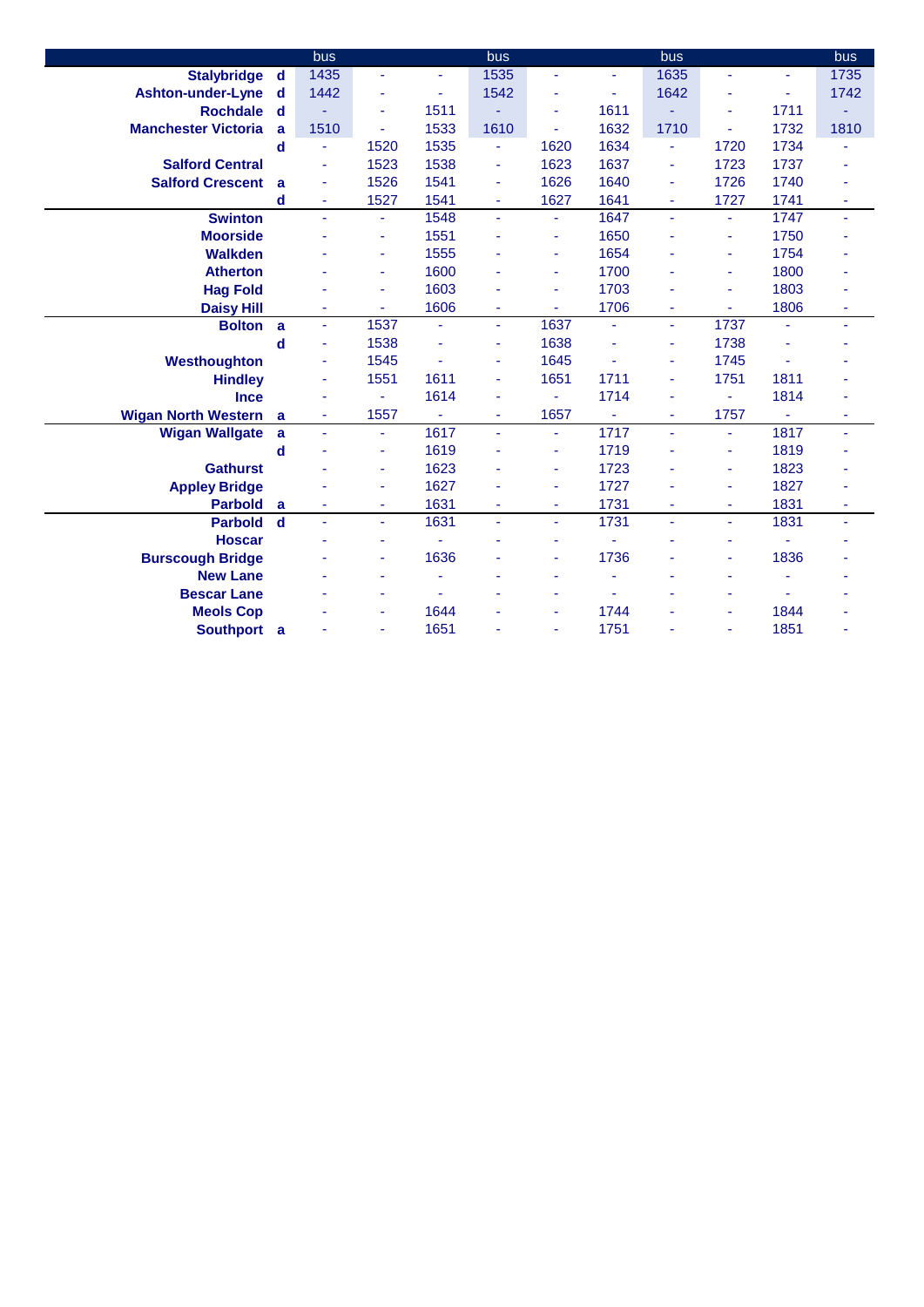|                            |             |                |                          | bus            |      |      | bus                      |      |      | bus  |      |
|----------------------------|-------------|----------------|--------------------------|----------------|------|------|--------------------------|------|------|------|------|
| Stalybridge d              |             | ä,             | ä,                       | 1835           | ä,   | ÷    | 1935                     | ä,   |      | 2035 | ä,   |
| <b>Ashton-under-Lyne</b>   | d           |                | ÷                        | 1842           | ٠    | ٠    | 1942                     | ۰    | ٠    | 2042 |      |
| <b>Rochdale</b>            | $\mathbf d$ | ä,             | 1811                     |                | ä,   | 1911 | Ξ                        | ä,   | 2011 |      |      |
| <b>Manchester Victoria</b> | a           |                | 1832                     | 1910           | ٠    | 1932 | 2010                     |      | 2032 | 2110 |      |
|                            | d           | 1820           | 1834                     | $\blacksquare$ | 1920 | 1934 | $\blacksquare$           | 2020 | 2034 | ä,   | 2119 |
| <b>Salford Central</b>     |             | 1823           | 1837                     | ٠              | 1923 | 1937 | ä,                       | 2023 | 2037 | ä,   | 2122 |
| <b>Salford Crescent</b>    | a           | 1826           | 1840                     |                | 1926 | 1940 | ÷                        | 2026 | 2040 | ä,   | 2125 |
|                            | d           | 1827           | 1841                     |                | 1927 | 1941 | ä,                       | 2027 | 2041 | ä,   | 2126 |
| <b>Swinton</b>             |             | $\blacksquare$ | 1847                     | $\blacksquare$ | ÷    | 1947 | ÷,                       | ٠    | 2047 | ÷.   | ÷    |
| <b>Moorside</b>            |             | ä,             | 1850                     |                | ä,   | 1950 |                          | ÷    | 2050 |      |      |
| <b>Walkden</b>             |             | ÷              | 1854                     |                | ٠    | 1954 |                          | ÷    | 2054 |      |      |
| <b>Atherton</b>            |             | ä,             | 1900                     |                | ä,   | 2000 |                          | ä,   | 2100 |      |      |
| <b>Hag Fold</b>            |             | ÷              | 1903                     |                | Ξ    | 2003 |                          | ÷    | 2103 |      |      |
| <b>Daisy Hill</b>          |             | ä,             | 1906                     |                | ä,   | 2006 | $\blacksquare$           | ä,   | 2106 | ä,   |      |
| <b>Bolton</b>              | a           | 1837           | $\overline{\phantom{a}}$ | ÷.             | 1937 | ٠    | ÷,                       | 2037 | ٠    | ÷.   | 2136 |
|                            | d           | 1838           |                          |                | 1938 |      | ä,                       | 2038 |      | ä,   | 2137 |
| Westhoughton               |             | 1845           | ÷,                       | ٠              | 1945 | ÷,   | ٠                        | 2045 | ä,   | ä,   | 2144 |
| <b>Hindley</b>             |             | 1851           | 1911                     |                | 1951 | 2011 | ä,                       | 2051 | 2111 | ä,   | 2150 |
| <b>Ince</b>                |             | ä,             | 1914                     |                | ÷.   | 2014 |                          | ÷    | 2114 |      |      |
| <b>Wigan North Western</b> | a           | 1857           | ÷                        | ٠              | 1957 |      | $\overline{\phantom{a}}$ | 2057 |      | ٠    | 2156 |
| <b>Wigan Wallgate</b>      | a           | $\blacksquare$ | 1917                     | ÷.             | ä,   | 2017 | ÷,                       | ٠    | 2117 | ÷.   | ٠    |
|                            | d           | ä,             | 1919                     |                | ä,   | 2019 |                          | ÷    | 2119 |      |      |
| <b>Gathurst</b>            |             |                | 1923                     |                | ÷    | 2023 |                          | ٠    | 2123 |      |      |
| <b>Appley Bridge</b>       |             | ٠              | 1927                     |                | ä,   | 2027 |                          | ÷    | 2127 |      |      |
| <b>Parbold</b>             | a           | ÷              | 1931                     |                | ٠    | 2031 | $\blacksquare$           | ٠    | 2131 | ÷.   |      |
| <b>Parbold</b>             | $\mathbf d$ | ä,             | 1931                     | ÷.             | ÷    | 2031 | ä,                       | ÷    | 2131 | ÷.   | ٠    |
| <b>Hoscar</b>              |             |                |                          |                | ä,   |      |                          |      |      |      |      |
| <b>Burscough Bridge</b>    |             | ÷              | 1936                     |                | ۰    | 2036 |                          | ٠    | 2136 |      |      |
| <b>New Lane</b>            |             |                |                          |                | ä,   |      |                          |      |      |      |      |
| <b>Bescar Lane</b>         |             |                |                          |                |      |      |                          |      |      |      |      |
| <b>Meols Cop</b>           |             |                | 1944                     |                |      | 2044 |                          |      | 2144 |      |      |
| Southport a                |             | ä,             | 1951                     |                | ٠    | 2051 |                          | ÷    | 2151 |      |      |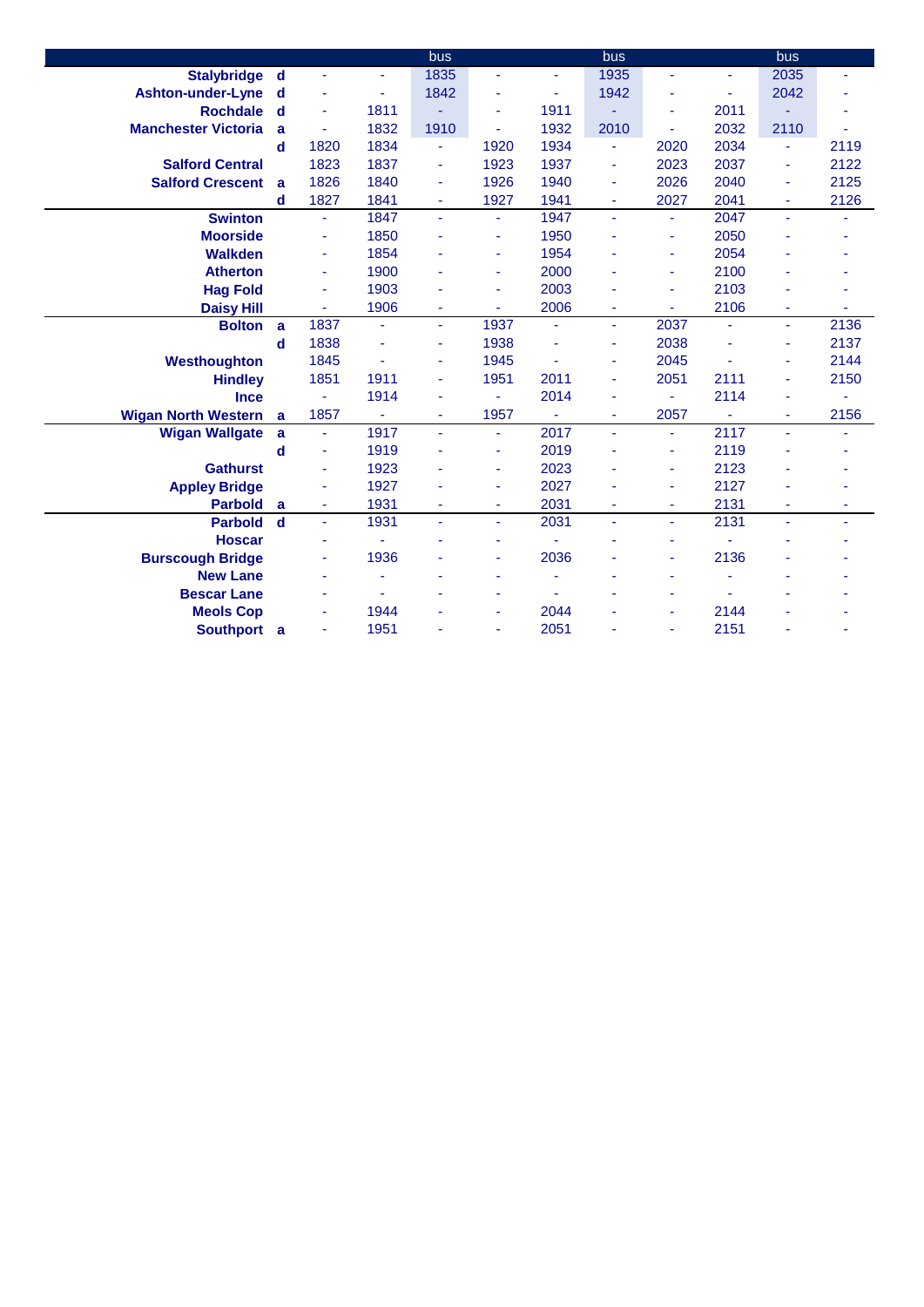|                            |             |      | bus  |      | bus  |      | bus  |
|----------------------------|-------------|------|------|------|------|------|------|
| <b>Stalybridge</b>         | $\mathbf d$ | ÷,   | 2135 |      | 2235 |      | 2305 |
| <b>Ashton-under-Lyne</b>   | d           |      | 2142 |      | 2242 |      | 2312 |
| <b>Rochdale</b>            | d           | 2111 |      |      |      |      |      |
| <b>Manchester Victoria</b> | a           | 2132 | 2210 |      | 2310 |      | 2340 |
|                            | d           | 2134 | ä,   | 2219 | ä,   | 2319 |      |
| <b>Salford Central</b>     |             | 2137 |      | 2222 |      | 2322 |      |
| <b>Salford Crescent</b>    | a           | 2140 |      | 2225 |      | 2325 |      |
|                            | d           | 2140 | ٠    | 2226 | ٠    | 2326 | ۰    |
| <b>Swinton</b>             |             | 2147 | L.   | L,   |      |      | ä,   |
| <b>Moorside</b>            |             | 2149 |      |      |      |      |      |
| <b>Walkden</b>             |             | 2153 |      |      |      |      |      |
| <b>Atherton</b>            |             | 2159 |      |      |      |      |      |
| <b>Hag Fold</b>            |             | 2201 |      |      |      |      |      |
| <b>Daisy Hill</b>          |             | 2205 |      |      |      |      |      |
| <b>Bolton</b>              | a           | ۰    | ٠    | 2236 | ٠    | 2336 |      |
|                            | d           |      |      | 2237 |      | 2337 |      |
| Westhoughton               |             |      |      | 2244 |      | 2344 |      |
| <b>Hindley</b>             |             | 2210 |      | 2250 |      | 2349 |      |
| <b>Ince</b>                |             | 2213 |      |      |      |      |      |
| <b>Wigan North Western</b> | a           | ÷    |      | 2256 |      | ä,   |      |
| <b>Wigan Wallgate</b>      | a           | 2216 | ä,   | ä,   | ä,   | 2355 | ä,   |
|                            | d           | 2217 |      |      |      |      |      |
| <b>Gathurst</b>            |             | 2222 |      |      |      |      |      |
| <b>Appley Bridge</b>       |             | 2226 |      |      |      |      |      |
| <b>Parbold</b>             | a           | 2230 |      | ٠    |      | ٠    | ٠    |
| <b>Parbold</b>             | $\mathbf d$ | 2230 | ä,   | ÷    |      |      |      |
| <b>Hoscar</b>              |             |      |      |      |      |      |      |
| <b>Burscough Bridge</b>    |             | 2235 |      |      |      |      |      |
| <b>New Lane</b>            |             |      |      |      |      |      |      |
| <b>Bescar Lane</b>         |             |      |      |      |      |      |      |
| <b>Meols Cop</b>           |             | 2242 |      |      |      |      |      |
| <b>Southport</b>           | a           | 2250 |      |      |      |      |      |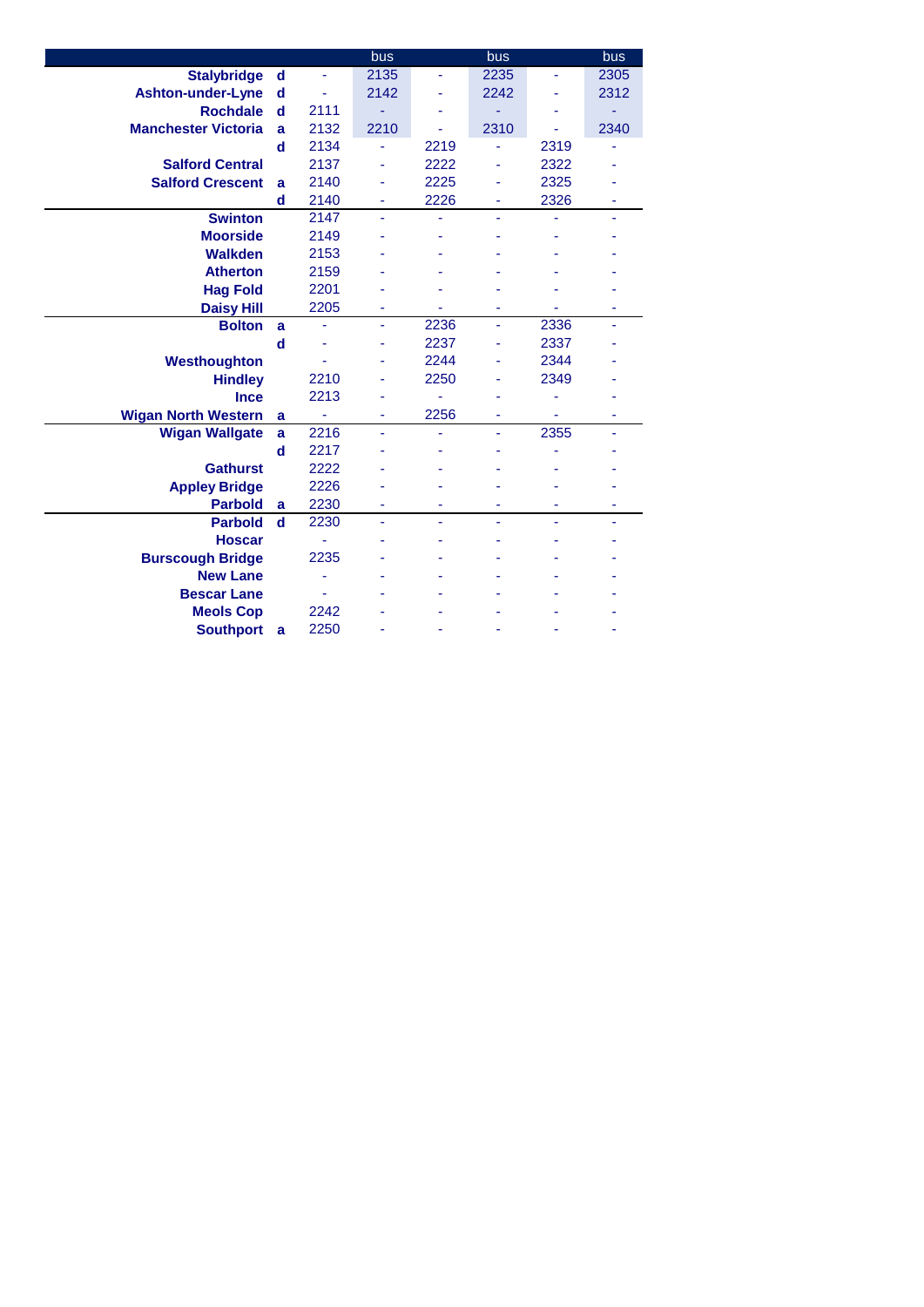## **Southport/Wigan - Manchester**

Sunday 12 June

|                            |             | bus  | B    |                | bus      | B    |                          | bus            | $\overline{B}$ |      | bus  |
|----------------------------|-------------|------|------|----------------|----------|------|--------------------------|----------------|----------------|------|------|
| Southport d                |             |      | ä,   |                | ÷        | 0842 | ÷.                       | ä,             | 0938           |      |      |
| <b>Meols Cop</b>           |             |      |      |                | ٠        | 0848 |                          | ٠              | 0944           |      |      |
| <b>Bescar Lane</b>         |             |      |      |                |          |      |                          | ٠              |                |      |      |
| <b>New Lane</b>            |             |      |      |                |          |      |                          | ۰              |                |      |      |
| <b>Burscough Bridge</b>    |             |      |      |                | ٠        | 0856 |                          | ۰              | 0952           |      |      |
| <b>Hoscar</b>              |             |      |      |                | ٠        |      |                          | ٠              |                |      |      |
| <b>Parbold</b>             | a           |      |      |                |          | 0900 |                          | ä,             | 0956           |      |      |
| <b>Parbold</b>             | $\mathbf d$ | ÷,   | ä,   |                | ٠        | 0901 |                          | ٠              | 0957           | ä,   |      |
| <b>Appley Bridge</b>       |             |      | ÷    |                | ۰        | 0905 |                          | ÷              | 1001           |      |      |
| <b>Gathurst</b>            |             |      |      |                | ۰        | 0909 |                          | ÷              | 1005           |      |      |
| <b>Wigan Wallgate</b>      | a           |      |      |                |          | 0913 |                          | ÷              | 1009           |      |      |
|                            | d           | ۰    | 0814 |                | ÷        | 0915 |                          | ٠              | 1015           |      | ٠    |
| <b>Wigan North Western</b> | $\mathbf d$ | ÷,   | ÷.   | 0821           | $\omega$ | ä,   | 0927                     | Ξ              | ÷.             | 1027 | ä,   |
| <b>Ince</b>                |             | ٠    | 0817 | ä,             | ٠        | 0918 |                          | ÷              | 1018           | ä,   |      |
| <b>Hindley</b>             |             | ٠    | 0820 | 0826           |          | 0922 | 0932                     | ÷              | 1022           | 1032 |      |
| Westhoughton               |             |      | ٠    | 0831           |          |      | 0937                     | ÷              |                | 1037 |      |
| <b>Bolton</b>              | a           |      | ÷,   | 0839           |          | ä,   | 0945                     | ä,             | ä,             | 1045 |      |
|                            | $\mathbf d$ | ÷    | ÷    | 0839           | ä,       | ٠    | 0945                     | ÷              | ä,             | 1045 |      |
| <b>Daisy Hill</b>          |             | ÷,   | 0825 | ÷,             | ä,       | 0926 | ä,                       | ä,             | 1026           | ä,   | ٠    |
| <b>Hag Fold</b>            |             | ٠    | 0828 |                | ٠        | 0929 |                          | ÷              | 1029           |      |      |
| <b>Atherton</b>            |             | ٠    | 0830 |                | ۰        | 0932 |                          | ÷              | 1032           |      |      |
| <b>Walkden</b>             |             | Ξ    | 0836 |                | ٠        | 0937 |                          | ä,             | 1037           |      |      |
| <b>Moorside</b>            |             | ÷    | 0840 |                |          | 0941 |                          | ä,             | 1041           |      |      |
| <b>Swinton</b>             |             | ٠    | 0842 |                | ٠        | 0944 |                          | ٠              | 1044           |      |      |
| <b>Salford Crescent</b>    | a           | Ξ    | 0851 | 0854           | $\omega$ | 0951 | 0957                     | $\blacksquare$ | 1051           | 1057 | ä,   |
|                            | $\mathbf d$ | ÷    | 0851 | 0855           | ٠        | 0952 | 0958                     | ٠              | 1052           | 1058 |      |
| <b>Salford Central</b>     |             | ä,   | 0854 | 0858           | ä,       | 0955 | 1001                     | ä,             | 1055           | 1101 |      |
| <b>Manchester Victoria</b> | a           |      | 0857 | 0902           |          | 0958 | 1004                     | ä,             | 1058           | 1104 |      |
|                            | d           | 0810 | 0858 | ä,             | 0910     | 1000 | ä,                       | 1010           | 1059           | ä,   | 1110 |
| <b>Rochdale</b>            | a           |      | 0919 | $\blacksquare$ |          | 1020 | ٠                        | ÷,             | 1120           | ä,   |      |
| <b>Ashton-under-Lyne</b>   | a           | 0838 | ٠    | $\blacksquare$ | 0938     |      | $\overline{\phantom{a}}$ | 1038           |                | ٠    | 1138 |
| <b>Stalybridge</b>         | a           | 0845 |      | ÷              | 0945     |      |                          | 1045           |                |      | 1145 |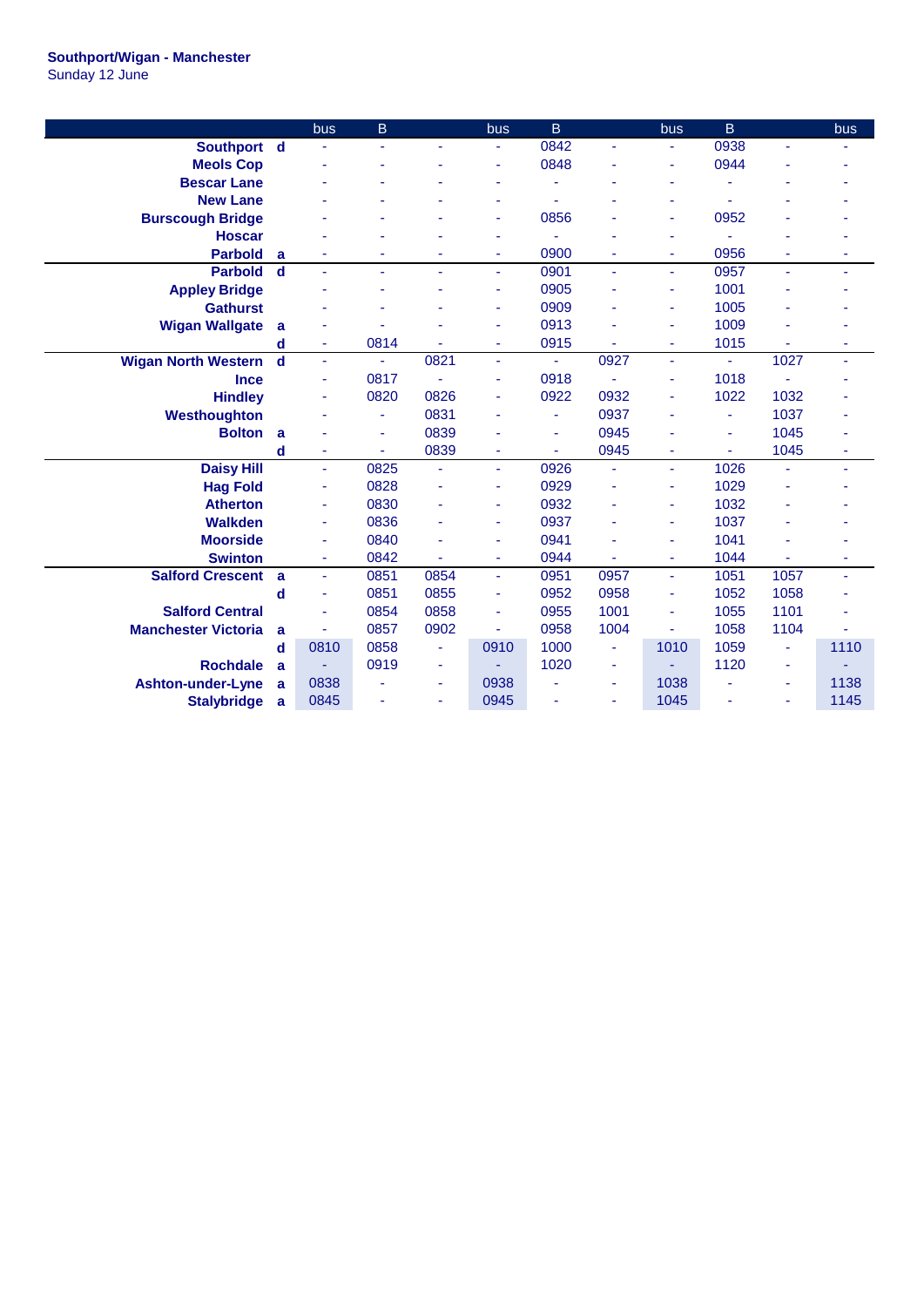|                            |             | B        |                | bus  | $\overline{B}$ |      | <b>bus</b>     | $\overline{B}$ |      | <b>bus</b> | B              |
|----------------------------|-------------|----------|----------------|------|----------------|------|----------------|----------------|------|------------|----------------|
| Southport d                |             | 1038     | ä,             |      | 1138           | ä,   | $\blacksquare$ | 1238           |      |            | 1338           |
| <b>Meols Cop</b>           |             | 1044     |                |      | 1144           |      | ä,             | 1244           |      | ٠          | 1344           |
| <b>Bescar Lane</b>         |             |          |                |      |                |      |                |                |      |            |                |
| <b>New Lane</b>            |             |          |                |      |                |      |                |                |      |            |                |
| <b>Burscough Bridge</b>    |             | 1052     |                |      | 1152           |      | ä,             | 1252           |      | ٠          | 1352           |
| <b>Hoscar</b>              |             |          |                |      | ä              |      |                | ÷              |      | ٠          | ä,             |
| <b>Parbold</b>             | a           | 1056     |                |      | 1156           |      |                | 1256           |      | ٠          | 1356           |
| <b>Parbold</b>             | $\mathbf d$ | 1057     | ÷,             |      | 1157           | ä,   | ä,             | 1257           |      | ä,         | 1357           |
| <b>Appley Bridge</b>       |             | 1101     |                | ٠    | 1201           | ä,   | ä,             | 1301           |      | ٠          | 1401           |
| <b>Gathurst</b>            |             | 1105     |                |      | 1205           | ÷    | ä,             | 1305           |      | ٠          | 1405           |
| <b>Wigan Wallgate</b>      | a           | 1109     |                | ٠    | 1209           | ä,   | ä,             | 1309           |      | ٠          | 1409           |
|                            | d           | 1115     |                | ٠    | 1215           |      | ÷              | 1315           |      | ÷          | 1415           |
| <b>Wigan North Western</b> | $\mathbf d$ | $\omega$ | 1127           | ÷.   | $\blacksquare$ | 1227 | $\blacksquare$ | $\sim$         | 1326 | ä,         | $\blacksquare$ |
| <b>Ince</b>                |             | 1118     |                |      | 1218           |      | ä,             | 1318           |      | ٠          | 1418           |
| <b>Hindley</b>             |             | 1122     | 1132           |      | 1222           | 1232 |                | 1322           | 1331 |            | 1422           |
| Westhoughton               |             |          | 1137           |      | ä,             | 1237 |                | ÷              | 1336 |            |                |
| <b>Bolton</b>              | a           |          | 1145           |      | ٠              | 1245 |                | $\blacksquare$ | 1344 |            |                |
|                            | d           | ä,       | 1145           |      | ÷.             | 1245 |                | ÷,             | 1344 | ٠          | ٠              |
| <b>Daisy Hill</b>          |             | 1126     | ÷,             |      | 1226           | Ξ    | $\blacksquare$ | 1326           |      | ÷.         | 1426           |
| <b>Hag Fold</b>            |             | 1129     | ÷              |      | 1229           | ä,   | ä,             | 1329           |      | ÷          | 1429           |
| <b>Atherton</b>            |             | 1132     | $\blacksquare$ |      | 1232           |      | ä,             | 1332           |      | ٠          | 1432           |
| <b>Walkden</b>             |             | 1137     |                |      | 1237           |      | ä,             | 1337           |      | ٠          | 1437           |
| <b>Moorside</b>            |             | 1141     |                |      | 1241           |      |                | 1341           |      |            | 1441           |
| <b>Swinton</b>             |             | 1144     |                | ٠    | 1244           | ä,   | ÷              | 1344           |      | ÷          | 1444           |
| <b>Salford Crescent</b>    | a           | 1151     | 1157           | ÷.   | 1251           | 1257 | ä,             | 1351           | 1356 | ä,         | 1451           |
|                            | d           | 1152     | 1158           |      | 1252           | 1258 | ä,             | 1352           | 1357 | ä,         | 1452           |
| <b>Salford Central</b>     |             | 1157     | 1201           |      | 1255           | 1301 |                | 1355           | 1400 | ä,         | 1455           |
| <b>Manchester Victoria</b> | a           | 1200     | 1206           | ٠    | 1258           | 1304 | ÷              | 1358           | 1403 | ÷          | 1458           |
|                            | d           | 1202     | ÷              | 1210 | 1300           | ٠    | 1310           | 1400           |      | 1410       | 1500           |
| <b>Rochdale</b>            | a           | 1222     | $\blacksquare$ |      | 1320           | ٠    |                | 1420           |      |            | 1520           |
| Ashton-under-Lyne          | a           |          | ÷              | 1238 |                | ä,   | 1338           |                |      | 1438       |                |
| <b>Stalybridge</b>         | a           |          | ٠              | 1245 |                | ٠    | 1345           |                |      | 1445       | ۰              |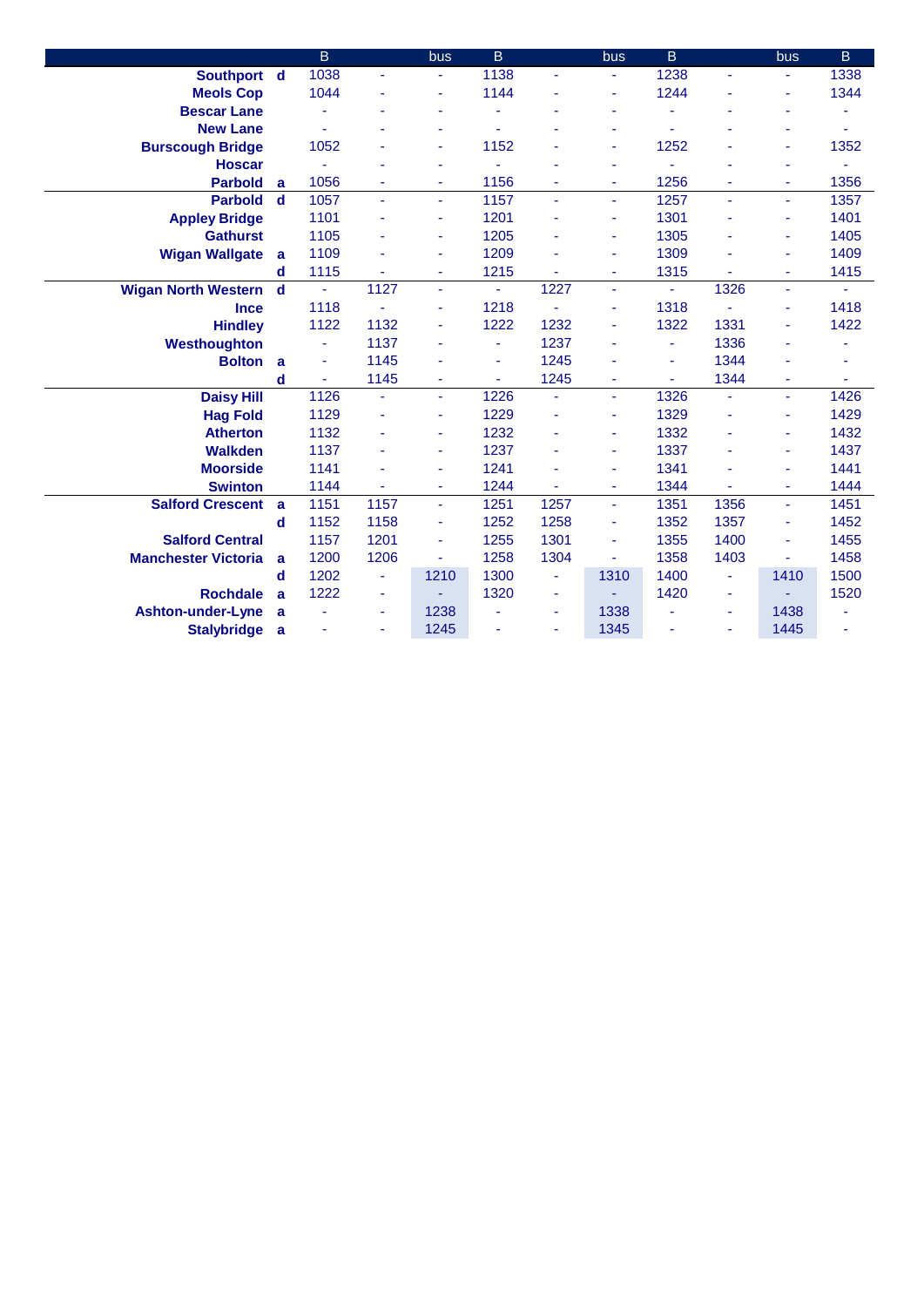|                            |             |                | bus            | $\mathsf B$ |      | bus  | B              |      | bus  | B    |      |
|----------------------------|-------------|----------------|----------------|-------------|------|------|----------------|------|------|------|------|
| Southport d                |             | ÷.             | ٠              | 1438        | ٠    |      | 1538           | ä,   |      | 1638 | ٠    |
| <b>Meols Cop</b>           |             |                | ÷              | 1444        |      | ä,   | 1544           |      |      | 1644 |      |
| <b>Bescar Lane</b>         |             |                | ÷              |             |      | ä,   |                |      |      |      |      |
| <b>New Lane</b>            |             |                | $\blacksquare$ |             |      |      |                |      |      |      |      |
| <b>Burscough Bridge</b>    |             |                | ÷              | 1452        | L,   | ä,   | 1552           |      | ٠    | 1652 |      |
| <b>Hoscar</b>              |             |                | ٠              |             | ä    | ۰    |                |      |      | ä,   |      |
| <b>Parbold</b>             | a           |                | $\blacksquare$ | 1456        | ٠    | ÷    | 1556           |      |      | 1656 | ä,   |
| <b>Parbold</b>             | $\mathbf d$ |                | $\blacksquare$ | 1457        | ä,   | ä,   | 1557           | ä,   |      | 1657 | ÷    |
| <b>Appley Bridge</b>       |             |                | ÷              | 1501        | ä,   | ٠    | 1601           |      | ٠    | 1701 | ٠    |
| <b>Gathurst</b>            |             |                | ÷              | 1505        | ٠    | ٠    | 1605           |      |      | 1705 |      |
| <b>Wigan Wallgate</b>      | a           |                | ÷              | 1509        |      | ÷    | 1609           |      |      | 1709 | ÷    |
|                            | d           |                | ÷              | 1515        |      | ÷    | 1615           |      | ٠    | 1715 | ÷    |
| <b>Wigan North Western</b> | d           | 1427           | ÷              | ÷.          | 1527 | ٠    | $\omega$       | 1627 | ÷.   | ä,   | 1727 |
| <b>Ince</b>                |             |                | ä,             | 1518        | ä,   | ٠    | 1618           | L,   |      | 1718 |      |
| <b>Hindley</b>             |             | 1432           | ÷              | 1522        | 1532 | ٠    | 1622           | 1632 |      | 1722 | 1732 |
| Westhoughton               |             | 1437           | ٠              |             | 1537 |      | ä,             | 1637 |      | ٠    | 1737 |
| <b>Bolton</b>              | a           | 1445           |                | ä,          | 1545 |      | ä,             | 1645 |      | Ξ    | 1745 |
|                            | d           | 1445           |                | ÷.          | 1545 | ٠    | $\blacksquare$ | 1645 |      | ÷.   | 1745 |
| <b>Daisy Hill</b>          |             | ä,             | Ξ              | 1526        | ä,   | ÷.   | 1626           | Ξ    | ÷.   | 1726 | ÷    |
| <b>Hag Fold</b>            |             |                | ÷              | 1529        | ä,   | ٠    | 1629           |      |      | 1729 |      |
| <b>Atherton</b>            |             |                | ٠              | 1532        | ٠    | ۰    | 1632           | ٠    |      | 1732 |      |
| Walkden                    |             |                | ÷              | 1537        | ä    | ÷    | 1637           |      |      | 1737 |      |
| <b>Moorside</b>            |             |                | ٠              | 1541        |      | ٠    | 1641           |      |      | 1741 |      |
| <b>Swinton</b>             |             |                | ٠              | 1544        | ä,   | ٠    | 1644           |      | ٠    | 1744 | ä,   |
| <b>Salford Crescent</b>    | a           | 1457           | Ξ              | 1551        | 1557 | ÷    | 1651           | 1657 | ÷    | 1751 | 1757 |
|                            | d           | 1458           | ٠              | 1552        | 1558 | ÷    | 1652           | 1658 | ٠    | 1752 | 1758 |
| <b>Salford Central</b>     |             | 1501           | $\blacksquare$ | 1555        | 1601 | ÷    | 1655           | 1701 |      | 1756 | 1801 |
| <b>Manchester Victoria</b> | a           | 1504           |                | 1558        | 1604 |      | 1658           | 1704 |      | 1800 | 1805 |
|                            | d           | ä,             | 1510           | 1600        | ٠    | 1610 | 1700           | ÷    | 1710 | 1802 |      |
| <b>Rochdale</b>            | a           | $\blacksquare$ |                | 1620        | ٠    |      | 1720           | ٠    |      | 1822 |      |
| <b>Ashton-under-Lyne</b>   | a           |                | 1538           |             | ٠    | 1638 |                | ٠    | 1738 |      |      |
| <b>Stalybridge</b>         | a           | $\blacksquare$ | 1545           |             | ٠    | 1645 |                | ٠    | 1745 |      |      |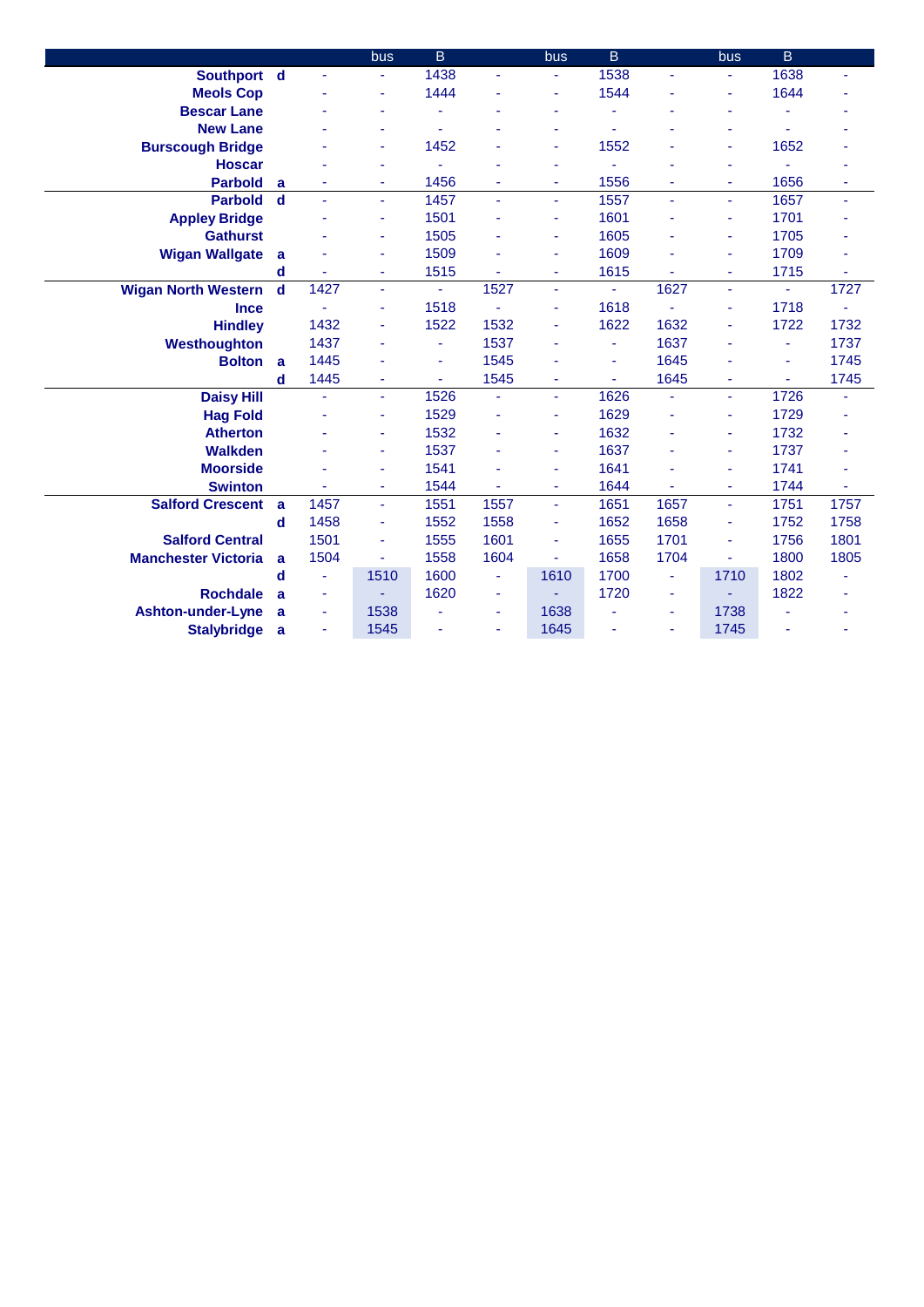|                            |             | bus            | B    |                | bus  | B.   |      | bus            | B.             |                | bus  |
|----------------------------|-------------|----------------|------|----------------|------|------|------|----------------|----------------|----------------|------|
| Southport d                |             | $\blacksquare$ | 1738 |                | ٠    | 1838 | ä,   | ÷              | 1938           | ä,             |      |
| <b>Meols Cop</b>           |             | ä,             | 1744 |                | Ξ    | 1844 |      | ä,             | 1944           |                |      |
| <b>Bescar Lane</b>         |             |                |      |                |      |      |      |                |                |                |      |
| <b>New Lane</b>            |             |                |      |                |      |      |      |                |                |                |      |
| <b>Burscough Bridge</b>    |             | ä,             | 1752 |                | ٠    | 1852 |      | ٠              | 1952           |                |      |
| <b>Hoscar</b>              |             | ä,             |      |                | ٠    |      |      |                |                |                |      |
| <b>Parbold</b>             | a           | ä,             | 1756 |                | ٠    | 1856 |      | ٠              | 1956           |                |      |
| <b>Parbold</b>             | $\mathbf d$ | $\blacksquare$ | 1757 |                | ä,   | 1857 | ä,   | ä,             | 1957           |                |      |
| <b>Appley Bridge</b>       |             | ä,             | 1801 |                | ٠    | 1901 |      | ÷              | 2001           |                |      |
| <b>Gathurst</b>            |             | ä,             | 1805 |                | ٠    | 1905 |      | ٠              | 2005           |                |      |
| <b>Wigan Wallgate</b>      | a           |                | 1809 |                | ٠    | 1909 |      | ٠              | 2009           |                |      |
|                            | d           | Ξ              | 1815 |                | Ξ    | 1915 |      | ÷              | 2015           |                | ٠    |
| <b>Wigan North Western</b> | $\mathbf d$ | ä,             | ÷    | 1827           | ÷.   | ٠    | 1927 | $\blacksquare$ | Ξ              | 2026           | ÷    |
| <b>Ince</b>                |             | ä,             | 1818 |                |      | 1918 |      | ٠              | 2018           |                |      |
| <b>Hindley</b>             |             | ä,             | 1822 | 1832           |      | 1922 | 1932 |                | 2022           | 2031           |      |
| Westhoughton               |             |                | ÷    | 1837           |      | ٠    | 1937 | ٠              |                | 2036           |      |
| <b>Bolton</b>              | a           |                | ä,   | 1845           |      | ٠    | 1945 |                | $\blacksquare$ | 2044           |      |
|                            | d           | ä,             | ÷    | 1845           | ٠    | ä,   | 1945 | ٠              | ÷.             | 2044           | ä,   |
| <b>Daisy Hill</b>          |             | $\blacksquare$ | 1826 | $\blacksquare$ | ٠    | 1926 | ä,   | ä,             | 2026           |                | ÷    |
| <b>Hag Fold</b>            |             | ä,             | 1829 |                | Ξ    | 1929 | ä,   | ٠              | 2029           |                |      |
| <b>Atherton</b>            |             | ä,             | 1832 |                | ٠    | 1932 |      | ä,             | 2032           |                |      |
| <b>Walkden</b>             |             |                | 1837 |                | ٠    | 1937 |      | ٠              | 2037           |                |      |
| <b>Moorside</b>            |             | í,             | 1841 |                |      | 1941 |      | ä,             | 2041           |                |      |
| <b>Swinton</b>             |             | ä,             | 1844 |                | ٠    | 1944 |      | ٠              | 2044           |                | ٠    |
| <b>Salford Crescent</b>    | a           | ä,             | 1851 | 1857           | ÷.   | 1951 | 1957 | Ξ              | 2051           | 2056           | ä,   |
|                            | d           | ä,             | 1852 | 1858           | ä,   | 1952 | 1958 | ÷              | 2052           | 2057           |      |
| <b>Salford Central</b>     |             | ä,             | 1855 | 1901           | ٠    | 1955 | 2001 | ٠              | 2055           | 2059           |      |
| <b>Manchester Victoria</b> | a           |                | 1858 | 1904           | ٠    | 1958 | 2004 | ٠              | 2058           | 2103           |      |
|                            | d           | 1810           | 1900 | $\blacksquare$ | 1910 | 2000 | ä,   | 2010           | 2100           | ä,             | 2110 |
| <b>Rochdale</b>            | a           |                | 1920 |                |      | 2020 | ÷    |                | 2120           | $\blacksquare$ |      |
| <b>Ashton-under-Lyne</b>   | a           | 1838           |      | ٠              | 1938 |      | ÷    | 2038           |                | $\blacksquare$ | 2138 |
| <b>Stalybridge</b>         | a           | 1845           |      |                | 1945 | ۰    | ä,   | 2045           |                | ä,             | 2145 |